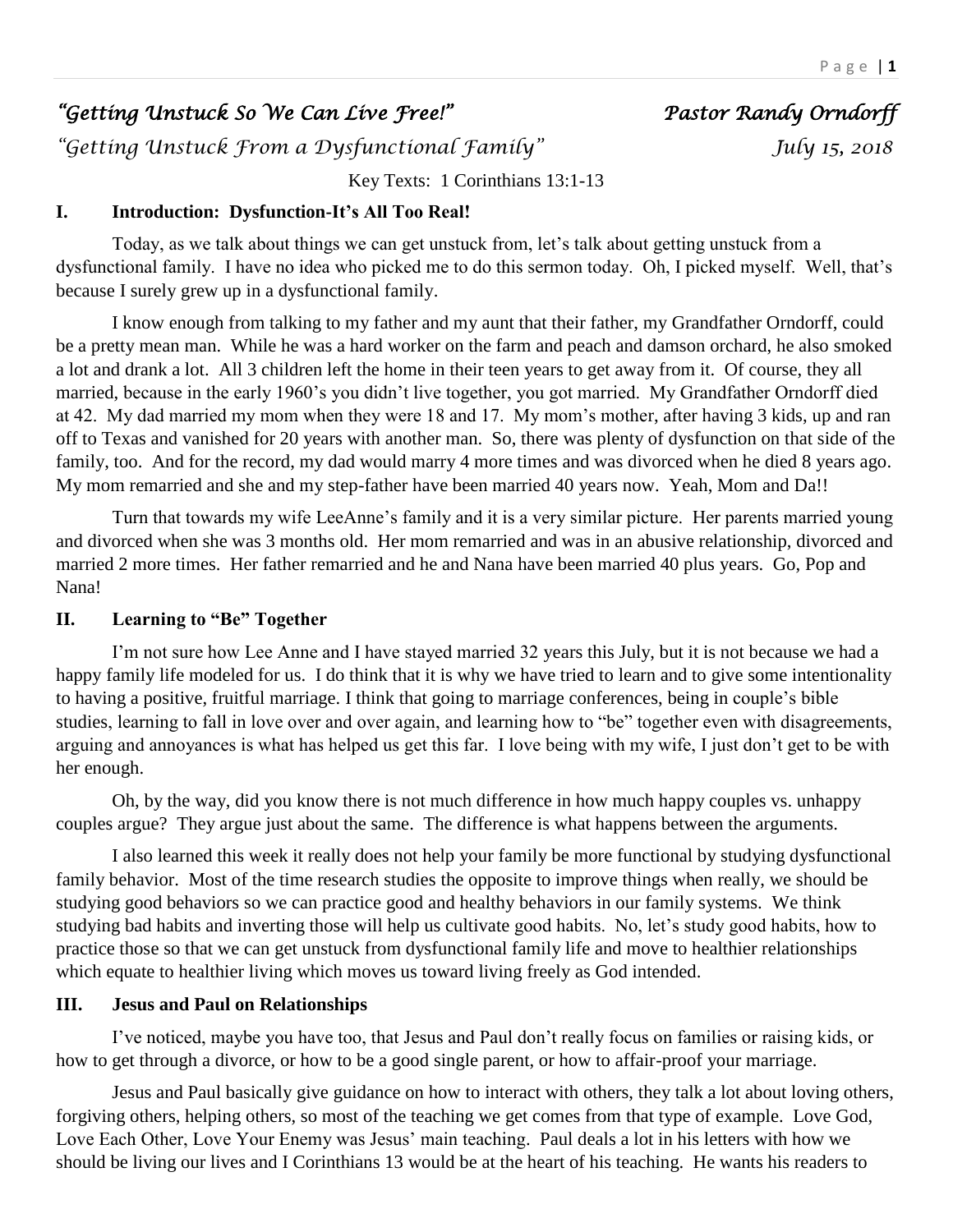know there is "a more excellent way" (I Corn 12:31b), and to "follow the way of love…" (I Corn 14:1) And right in between those two statements is what we call The Love Chapter. And without breaking down every one of his statements and illustrations in that text, let's just say Paul recognized the Corinthians did not treat each other very well. Paul saw a lot of dysfunction. He saw pride, selfishness, big egos, some being left out, and some "better than you" attitudes. Remember he says in relation to spiritual gifts—each part is important, not just the ones you see all the time. He saw issues of favoritism, being excluded, and eating and drinking too much. He saw issues of sin, not resolving conflict in healthy ways, and lust and affairs.

#### **IV. Dysfunction Amongst the Corinthian Church**

Do you think the Corinthians had any dysfunction going on? Sure, dysfunction is found all through the Bible. It's how God works with us and how we work through that dysfunction that leads us down the path to destruction or to a better life.

There are different levels of dysfunction in each family system. It depends a lot on what has happened in the past and it depends on us recognizing what has happened and then choosing to make a break from harmful patterns. Do you know some are in dysfunction and do not even realize it because they really don't know anything different? It's the way it's always been and they've grown comfortable with that. Some recognize it but have a hard time stepping up to change anything because it would drastically change the whole family system even if it were for the better.

Some continue to live in self-deception, believing a lie that "all is well", when really, it's horrible. But living into the truth can be painful. My chiropractor told me it may get worse before it gets better. Yes, it did! But now, 12 months later, it is so much better. The same applies to our dysfunctional families.

What did Jesus ask the man laying by the pool 38 years? "Do you want to be well?" "Do you want to walk?" "Then get up!"

I do recognize we could have a whole series on this topic. Come the first of the year, we will.

#### **V. Characteristics of Dysfunctional Families**

Here are some things that go on that cause dysfunction. Maybe it will help you see where you might have dysfunction and maybe you can target an area to work on to get unstuck.

#### **1. Lack of Good Communication**

One characteristic lies with communication problems. That is likely the most obvious characteristic. And other issues could be managed better with good communication. The bottom line is much dysfunction results from—get this—because we don't listen to each other. 32 years and that is still our biggest issue. Really, it's my issue. I think because I listen a lot all day I want to talk with Lee Anne and she actually want to talk to me and I interrupt and don't listen. The other day, I was really trying not to interrupt. Ten minutes in, she says, "Are you listening to me?" I said, "Yes, I was really trying." She said, "You did really good, now I'm looking for solutions." That's funny!

Did Paul say, "Love listens"? I think one could easily infer that.

And too often in families, instead of talking directly to a family member, who do we tend to talk to? Another family member, and therefore we fail to take the "monumental" risk of dealing with a loved one directly.

That leads to us being bitter, passive-aggressive and even distrustful, all due to our inability to communicate with one another.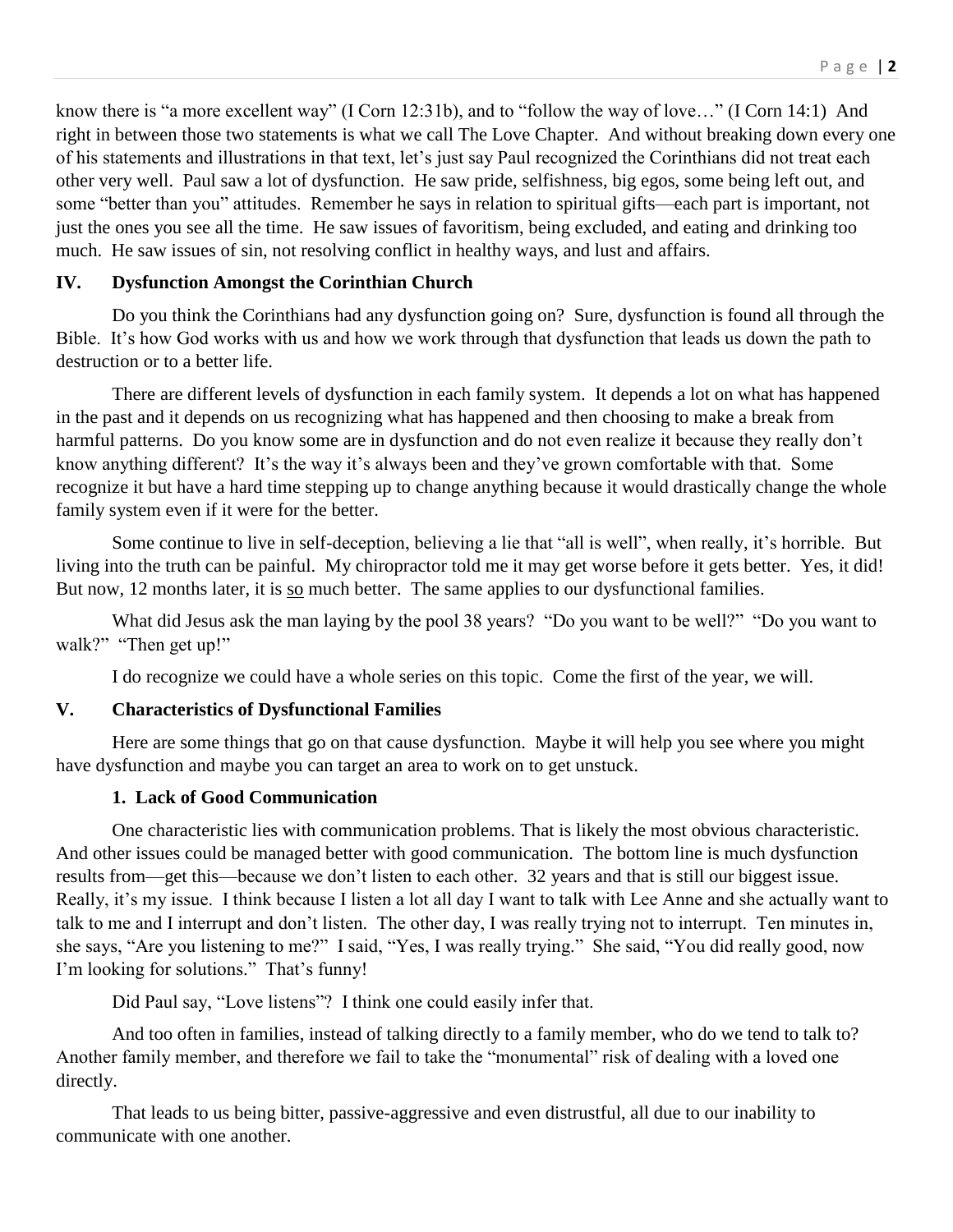Functional families have learned to communicate. Sure, it takes building up the courage to do so. I always share with people, be honest with each other. Share things with your kids that are appropriate. I don't mean mean things about your spouse or family members. Don't dump on your kids, but include them on challenges and let them learn to communicate better and more openly. Teach them to talk to people and listen, not talk about people and gossip.

Good communication builds trust. Dysfunctional families have little trust. In functional families there is trust. "Love does not delight in evil, but rejoices with the truth." (vs 6)

#### **2. Addictions**

Let me hit on a few others. Addiction is likely the  $2<sup>nd</sup>$  biggest issue in dysfunctional families, but often is a result of dysfunction in the family. It is hard to know how to deal with the tension of living in a family that does not meet their needs and, as a result, many people turn to addictions to feel better, if it is only for a moment. We might think that means drugs and alcohol. Other addictions include pornography, spending sprees, being out with other people at bars, food, gambling, and even stealing. Being on the computer or on your phone can be an addiction. Anything that takes you away from communicating. "Love is not proud or self-seeking and it is not rude."

Moving out of dysfunction will mean acknowledging an addiction so that you can get help and the help you get will help you better communication skills and getting needs addressed in healthier ways. This is where faith, hope, and love can abound.

#### **3. Perfectionism**

Perfectionism is also a cause of dysfunction. Especially when a parent puts a great deal of pressure on the other parent or the children. Perfectionism is a constant source of negativity for everyone. It takes the playfulness of children out and actually makes it harder for them to learn. And do you know what suffers the most? Their self-esteem, making them feel incompetent, worthless, and inadequate. Paul says we all have gifts—Use them. Try! Don't waste them! Love grows, faith grows, hope grows in an atmosphere of communication, listening, meeting each other's needs, and giving each other some grace. "Love is patient, love is kind, it keeps no record of wrongs." Watch perfectionism, it causes way more dysfunction than you might imagine.

#### **4. Lack of Empathy**

Another, just to mention, includes us having a lack of empathy. Here is what Paul is trying to say, parents. We are to love our children unconditionally and our correcting them is to be targeted at changing behavior rather than making them feel bad about themselves. We are to loves our kids unconditionally and that is what drives us to help the child constructively. When parents show empathy for their child's challenges, they teach the child to care for others as well as themselves. Ad Paul says, "When I became a man, I put away childish things." We my want our grown kids to put away childish things. Let's also not be too quick to point a finger at others, before pointing it at ourselves first.

## **5. In Addition—**

Other things to look out for which cause dysfunction include:

--Excessive Control,

--Lack of Privacy-We invade our kids' privacy,

--Not Giving any Independence-trying to make kids who we want them to be and taking away their decision making,